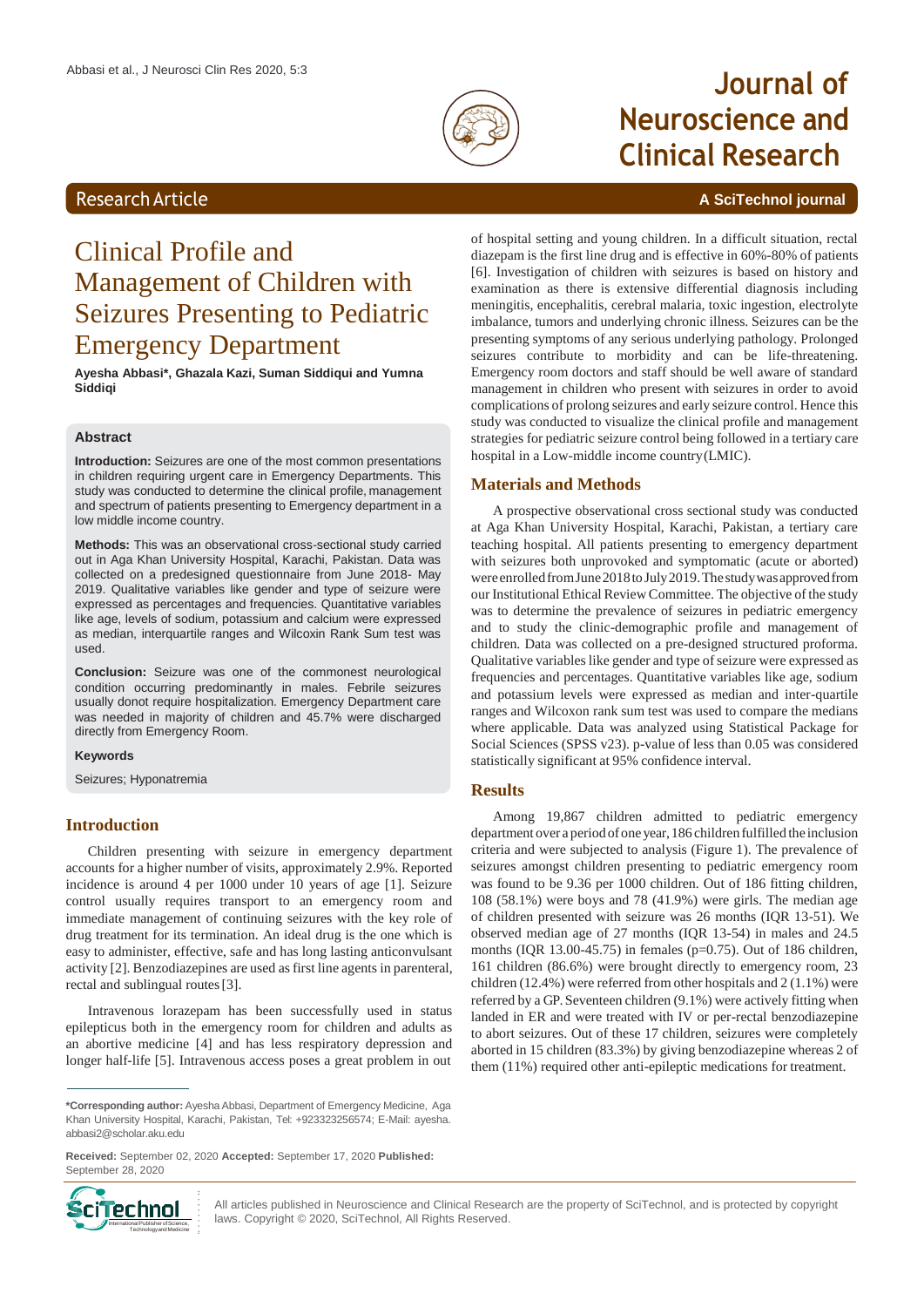

The most common type of seizure noticed by eye witness were grand-mal in 95 children (51.1%), simple partial in 6 children (3.3%), complex in 1 children (0.5%) whereas in 76 children (40.9%) it was not recorded (Figure 2). Ninety-nine (53.2%) children did not have any previous history of seizures and 82(44.1) had a history of seizures in past. The duration of seizures less than 5 minutes was reported in 65 (34.9%) children, more than 5 minutes in 37 (19.9%) children, equal to 5 minutes in 4 (2.2%) children, whereas duration of the rest 80 (43%) were unknown. Three (1.6%) children were received in status epilepticus.



In initial assessment, temperature was assessed in 172 (92.5%) children and 29 (15.6%) were febrile with temperature greater than 38 degree Celsius on arrival, 145(78%) had temperature less than or equal to 38 Celsius. Among children with febrile convulsions, 27(93.1%) were given antipyretic during ERstay.

Blood glucose was checked in 102 (54.8%) whereas notrecorded in 84 (45.2%). The median blood glucose level was found to be 112 mg/dl (IQR 91.75-137.25). Hypoglycemia was found in 14 (7.5%) out of which 14 (100%) were adequately treated with IV dextrose. Serum electrolytes were checked in 149 (80.1%), abnormal serum sodium (hyponatremia) was found in  $104 (54.2\%)$ , hypocalcemia in  $52(27.1\%)$ and hypokalemia was reported in 12 (6.3%) children.

The provisional diagnosis during ER stay included febrile convulsion 87(46.8%) out of which 48 (25.8%) had no previous history of febrile illness. 46(24.7%) were known epileptic, 17(9.1%) had an infective source, 10 (5.4%) metabolic, 5 (2.7%) had afebrileseizures, 1 (0.5%) had toxic ingestion in 1 (0.5%) and 19 (10.2%) intracranial tumors.

Out of 186 patients, 88 (47.3%) were discharged, 85(45.7%) went LAMA, 2(1.1%) were admitted to PICU, 3 (1.6%) were admitted to special care unit, 4 (2.2%) were admitted to general pediatric ward, 1 (0.5%) was kept in ER observation area, 2 (1.1%) died and 1 (0.5%) was transferred to another hospital (Figure3).

*10.37532/jnscr.2020.5(3).122*



**Figure 3:** Illustrates the disposition of the children with seizure.

#### **Discussion**

Seizures are most common in young children, predominantly in males younger than 5 years of age [7]. According to our study, we found a higher prevalence of seizures in males in comparison to females, i.e (1.4:1), similar male predominance was reported by Adhikari et al. [8]. Around 84 patients (45.2%) with seizures were found in between 12-36 months of age, this was in accordance with study conducted in China where majority of children were less than 5 years of age [9]. Benzodiazepine was the most common drugs to abort seizures by IV and per-rectal route in 83.3%. Studies have also suggested that benzodiazepine were the drug of choice for active seizures [10]. According to the studies grand-mal seizures were the most common seizures reported and we had a similar finding in our study that eye witness was more likely noticing grand-mal seizures whereas partial seizures were scarce [11].

Study suggested that first ever convulsive seizure was a common presentation in pediatric emergency room [12] and it was seen in our study that majority of patients presented with first-ever seizure. The duration of seizure was mostly less than 5 minutes but it was unknown in majority of children. Bergamo et.al in his study reported 70% children having less than 5 min of episode of seizure [13]. Febrile seizures were seen in significant number in our study population 46.8% amongst all children who presented with seizures which was comparatively higher as compared to study conducted by Chung et al. [14] whereas a study conducted by Ojha et.al indicated 68.6% children with febrile seizures in Nepal [15]. Hypoglycemia was reported in 7.5% of children with seizures whereas a pre-hospital study reported 1.5% cases of hypoglycemic fits [16]. Hyponatremia was one of commonest electrolyte disturbance found in 73.3% children in a study conducted by Surewanshi et al. [17], that was in conjunction with our study having 52%. In a study by Kamate et al. [18], they found that children with fits who had hypocalcemia were 23.1% which was nearly similar in our study 27.1%. Harnisch et al. [19] reported in a case study that hypokalemia was one of the associated factor observed in a 3 year